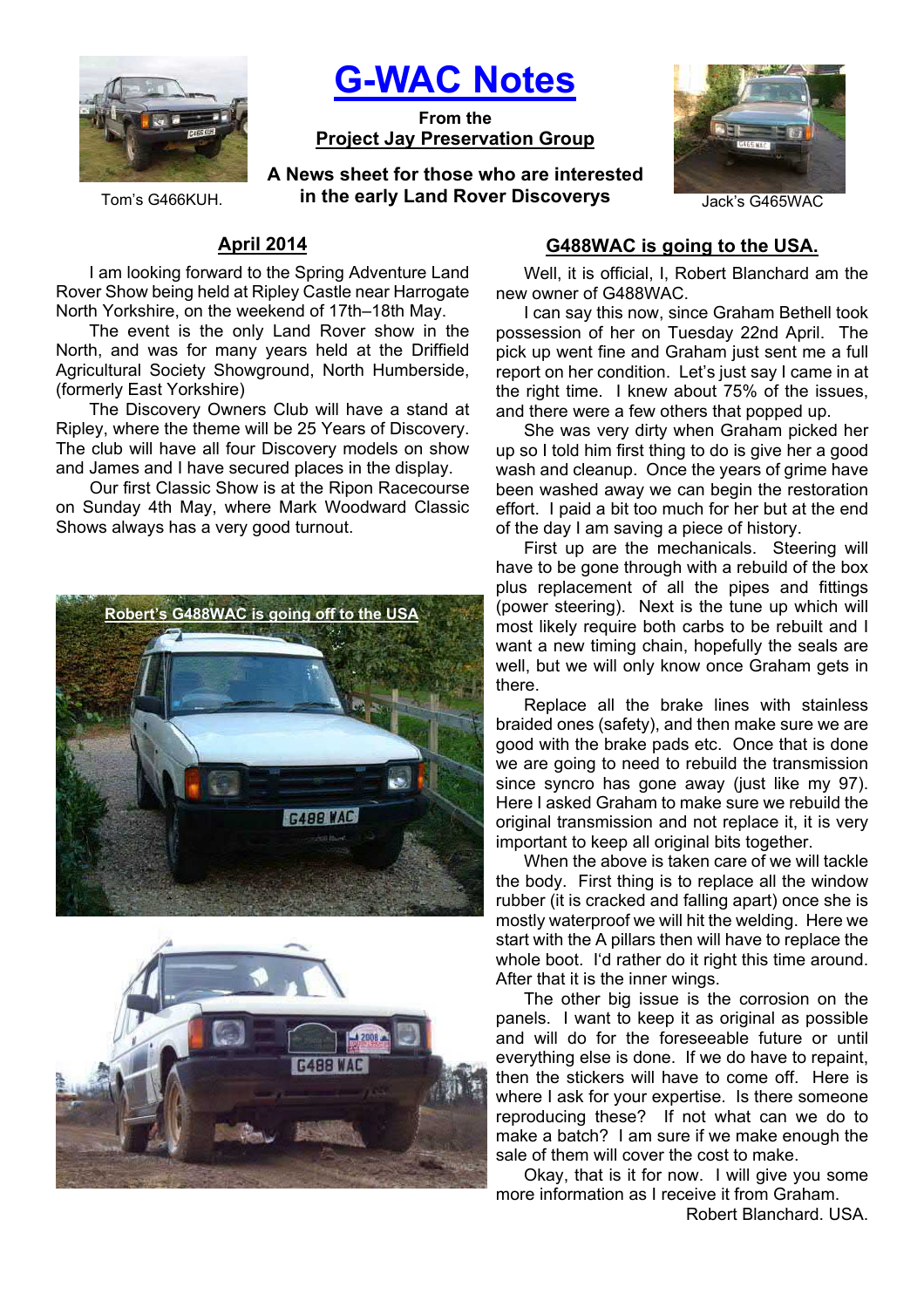## **G465WAC**

I have a 1990 V8, G374UYR, but have wanted a G-WAC for some time. Roy let me have a look at his basket case, (his description, not mine) G465WAC, a few months ago. He was going to restore her at some time, but with two others undergoing some restoration work just now, he decided to sell her to me. He knew that a lot of TLC was needed, he did ask one of the Discovery Owners Club members to do the work for him, but they declined.

I work for BlackPaw 4x4 at York, an indie specialising in Land Rover repair & restoration, so know



First things first - need to make her weather proof and that means sorting out the roof - hmm, easier said than done, as can be seen in the picture. Choices are, repair what's already there - tricky this one as the tin worm is well settled in in places that can't be either seen or got at, well not without cutting big good chunks out to get to. So the other alternative is to replace the roof, and this is the one I'm going to go with, big job yes, but what the hell, stops me getting bored and keeps me off street corners.

This week's quiz is - guess what I'm doing over the bank holiday?



something about rusty Discoverys, and have been busy busy busy. What with work and "Her at the stables" and her horses. A major panic with the MOT on her D3 (despite being reminded on more than one occasion!) and more work and then this - I've gone and bought the G-WAC (didn't go down well with "Her at the stables" -that's unlucky then.)

So I've got G465 WAC and I'm getting to know her on an intimate basis, trust me - nothing I didn't know I'd be letting myself in for though. (I really need a name for her, will have to get the children to have a competition for this, although our Abigail will insist on it being called after some Fairy - the winged mythical type!!!)

The car is stripped out, all the interior, seats, carpet, headlining and the rear quarters are off - let the dog see the rabbit!!!

I need to sort out the transmission tunnel that's been cut to get the gearbox out by someone. but at the moment that's a ways down the list.



**PETER JAMES** INSURANCE. 772, Hagley Road West, Oldbury, West Midlands. B68 0PJ. Telephone: 0121 506 6040. www.peterjamesinsurance.co.uk



I will be detailing what's happening on a monthly basis. Jack.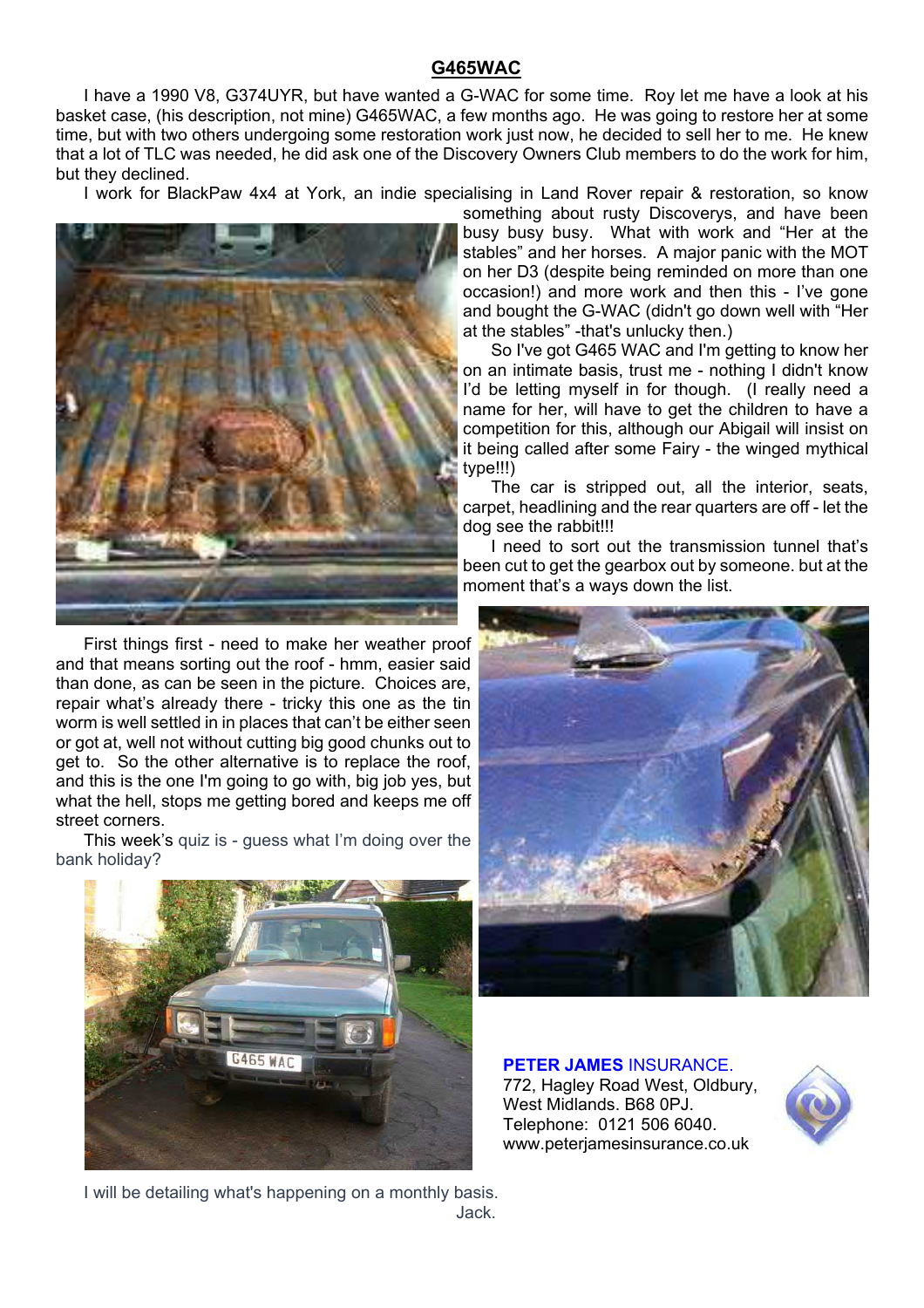

## **G466KUH for sale**

I have decided after much deliberation, I will be selling my V8. My children are getting older, into various hobbies and I just don't have the time to enjoy it like I want to, and I do not want it to deteriorate beyond use. I have had it for 12-13 years so will be very sad to see it go.

If I sell it, as is - with the Wolf Rims and 750 XZL's, plus all its trialling gear - I'm looking at £1500... I know that sounds a lot but if I take all the gear off it I could easily get £500+ for the parts.

It's just flown through its MOT but it IS tatty - dents, bumps and scratches on bodywork - all repairable and not major. Mechanically it's in great condition.

Engine is original - except - 9.75:1 CR pistons, Torque Viper Hurricane camshaft, upjetted carbs - estimated 180-190BHP, all new bearings during rebuild, new oil pump etc. G'box and T'box Ashcroft recon units 5k miles ago.

It could have some history - the metallic blue is not a colour seen on Discos before, and I have been told it's a Range Rover colour and may have been built as a colour sample.... who knows!!

I live in Caldwell, near Richmond, North Yorkshire. tompartridge@talktalk.net

Tom.

# **G-WAC Notes on websites**

**xxxxxxxxxxxxxxxxxxxxxxxxxxxxxxxxxxxxxxxxxxxxxxxxxxxxxxxxxxxxxxxxxxxxxxxxxxxxxxxxxxxxxxxxxxxxx Home of the Project Jay Preservation Group**

> More articles on Graham's website, **www.g-wacdiscoverys.net grahambethell@virginmedia.com**

### **xxxxxxxxxxxxxxxxxxxxxxxxxxxxxxxxxxxxxxxxxxxxxxxxxxxxxxxxxxxxxxxxxxxxxxxxxxxxxxxxxxxxxxxxxxxxx**

Brian Radford, of Northmead 4x4, is keeping up-to-date with a copy of the Notes on his website. All the back issues from the start in May 2007 are there.

He also has another website to advertise Classic Rallies and shows.

**www.northmead4x4.co.uk/gwac\_discoverys.htm www.classicrallies.co.uk/index.htm**

Northmead Online

www.northmead.co.uk



Compiled by Roy Preston. If anyone would like to contribute an article for these notes, or receive a copy, please email me at roy@g-wac.com or post your address to B R Preston, "Scawdel", Wormald Green, Harrogate, North Yorkshire, HG3 3PU. Phone 01765 677124. Mobile 07876 473714

Issue 81 April 2014